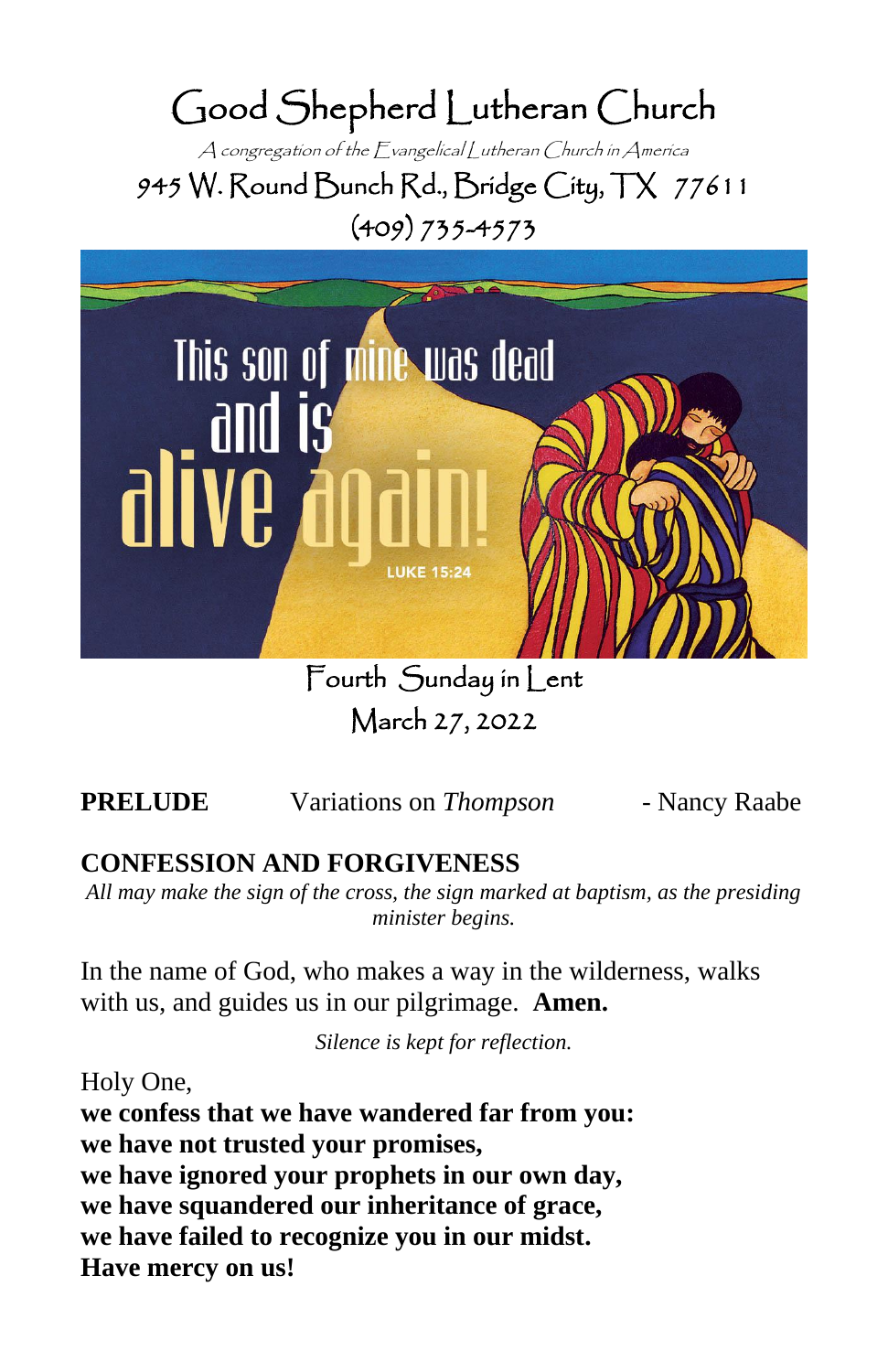# **Forgive us and turn us again to you. Teach us to follow in your ways, assure us again of your love, and help us to love our neighbor. Amen.**

Beloved in Christ, the Word draws near to you, and all who call out to God shall be saved. In Jesus, God comes to you again and again and gathers you under wings of love. In  $\pm$  Jesus' name, your sins are forgiven. God journeys with you and teaches you how to live in love. **Amen.**

# **ENTRANCE HYMN** "Come Thou Fount of Every Blessing" **ELW 807**

**GREETING** *Please stand if you are able.*

The grace of our Lord Jesus Christ, the love of God, and the communion of the Holy Spirit be with you all. **And also with you.**

**GATHERING SONG** "Now is the Time of Grace"

*All worshipers are invited to sing the refrain; the choir will sing the verse.*



*This is the fast that God would choose: to loose the bonds of injustice, to let the captives go free, and to break the yoke of oppression. Refrain*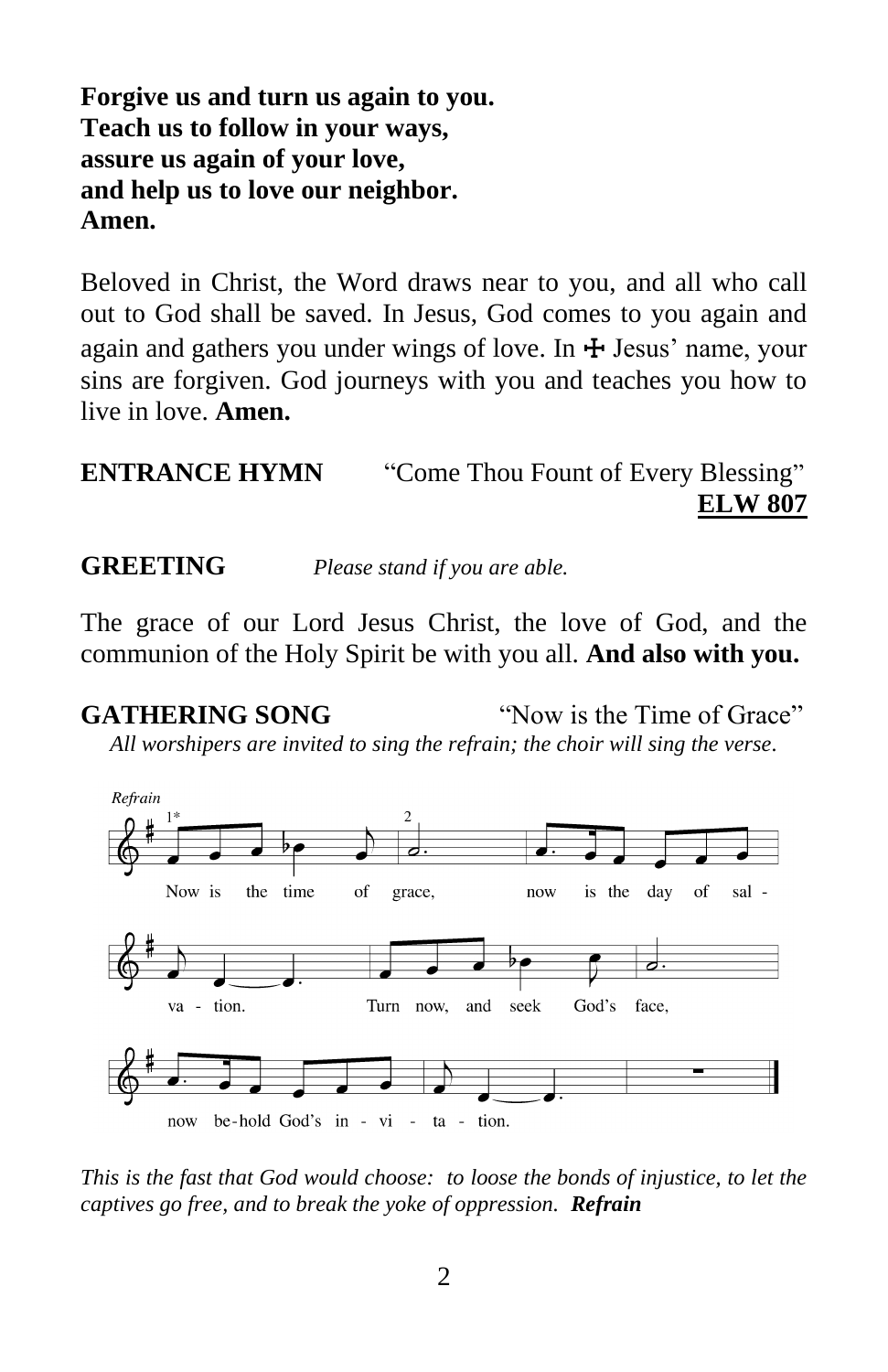#### **PRAYER OF THE DAY**

Let us pray. God of compassion, you welcome the wayward, and you embrace us all with your mercy. **By our baptism clothe us with garments of your grace, and feed us at the table of your love, through Jesus Christ, our Savior and Lord, who lives and reigns with you and the Holy Spirit, one God, now and forever. Amen.**

*Please be seated.*

### **FIRST LESSON Joshua 5:9-12**

<sup>9</sup>The LORD said to Joshua, "Today I have rolled away from you the disgrace of Egypt." And so that place is called Gilgal to this day.

<sup>10</sup>While the Israelites were camped in Gilgal they kept the passover in the evening on the fourteenth day of the month in the plains of Jericho. 11On the day after the passover, on that very day, they ate the produce of the land, unleavened cakes and parched grain. 12The manna ceased on the day they ate the produce of the land, and the Israelites no longer had manna; they ate the crops of the land of Canaan that year.

Word of God, word of life. **Thanks be to God**

#### **PSALM 32**

*Worshipers are invited to sing the refrain as indicated below. The choir will chant the psalm text.* 



*Happy are they whose transgressions are forgiven, and whose sin is put away! Happy are they to whom the Lord imputes no guilt, and in whose spirit there is no guile! While I held my tongue, my bones withered away, because of my groaning all day long. For your hand was heavy upon me day and night; my moisture was dried up as in the heat of summer. REFRAIN*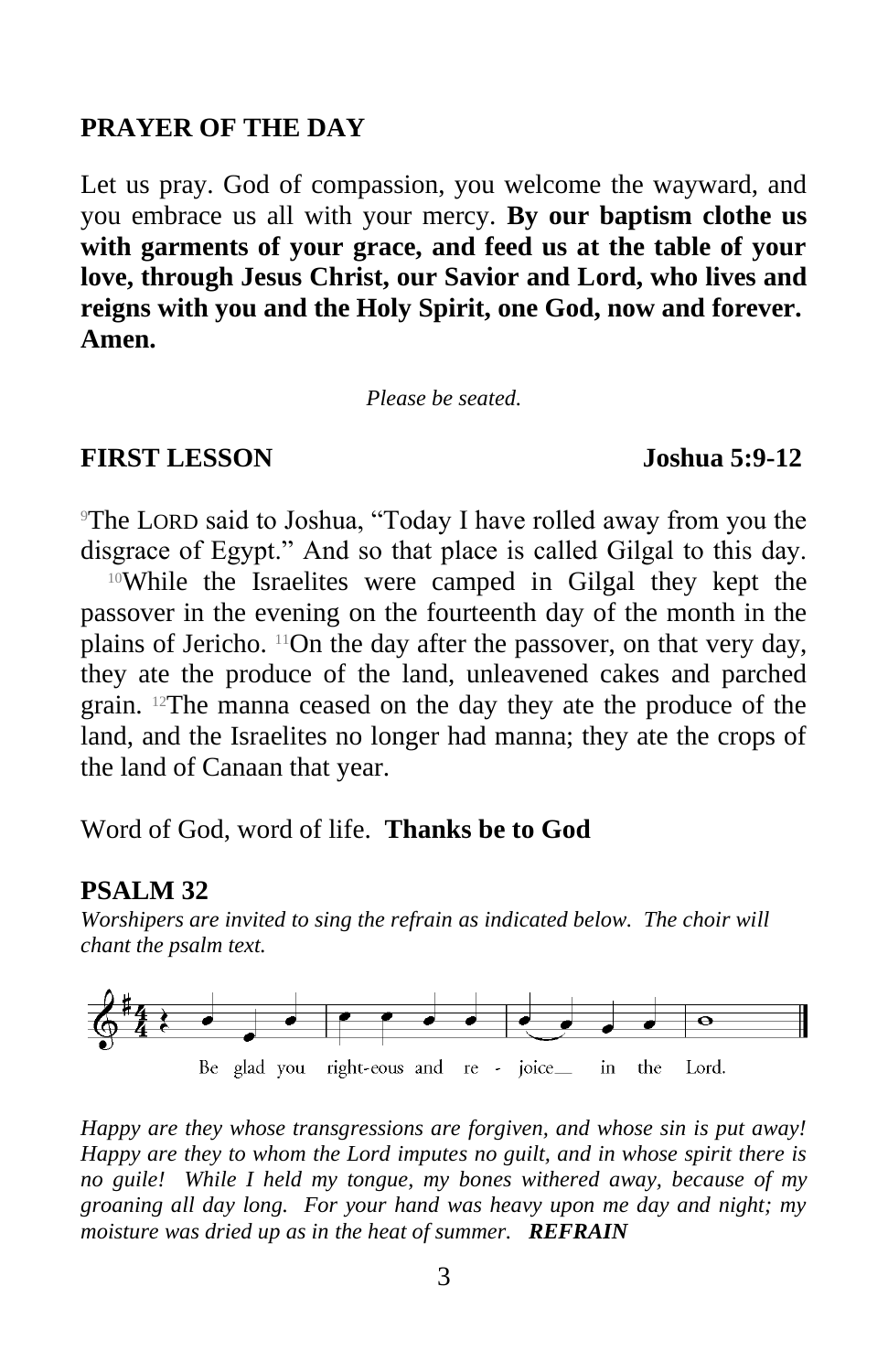*Then I acknowledged my sin to you, and did not conceal my guilt. I said "I will confess my transgressions to the Lord." Then you forgave me the guilt of my sin. Therefore all the faithful will make their prayers to you in time of trouble; when the great waters overflow, they shall not reach them. You are my hiding place; you preserve me from trouble; you surround me with shouts of deliverance. REFRAIN*

*"I will instruct you and teach you in the way that you should go; I will guide you with my eye. Do not be like horse or mule which have no understanding; who must be fitted with bit and bridle, or else they will not stay near you." Great are the tribulations of the wicked; but mercy embraces those who trust in the Lord. Be glad you righteous and rejoice in the Lord; shout for joy all who are true of heart. REFRAIN*

### **SECOND LESSON II Corinthians 5:16-21**

<sup>16</sup>From now on, therefore, we regard no one from a human point of view; even though we once knew Christ from a human point of view, we know him no longer in that way. 17So if anyone is in Christ, there is a new creation: everything old has passed away; see, everything has become new! 18All this is from God, who reconciled us to himself through Christ, and has given us the ministry of reconciliation; 19that is, in Christ God was reconciling the world to himself, not counting their trespasses against them, and entrusting the message of reconciliation to us. <sup>20</sup>So we are ambassadors for Christ, since God is making his appeal through us; we entreat you on behalf of Christ, be reconciled to God. 21For our sake he made him to be sin who knew no sin, so that in him we might become the righteousness of God.

Word of God, word of life. **Thanks be to God**

*Please stand if you are able.*

## **GOSPEL ACCLAMATION**

*All worshipers are invited to sing the refrain; the choir will sing the verse.* 

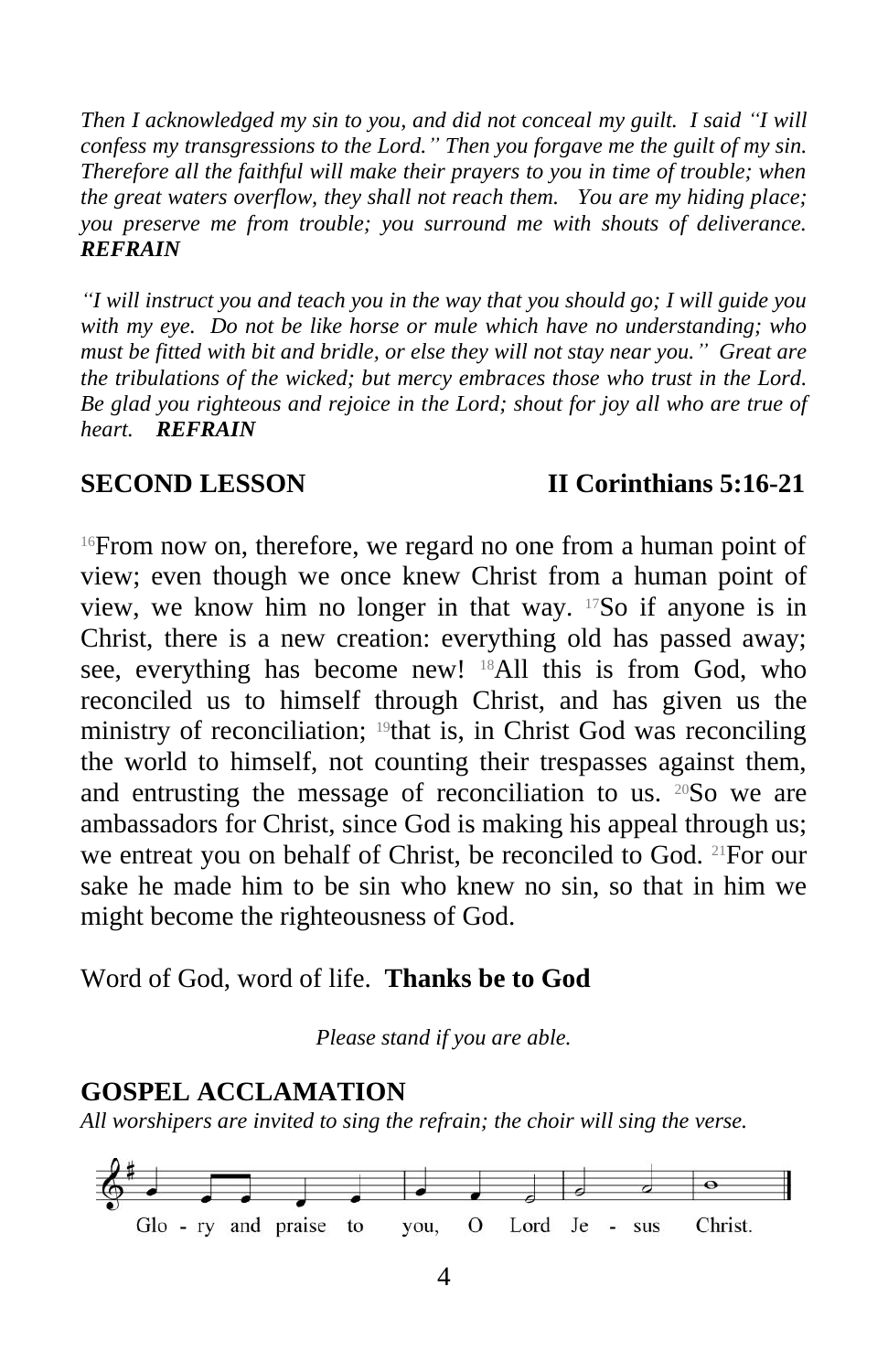#### *I will arise and go to my father and say, I have sinned against heaven and before you.*

#### **GOSPEL Luke 15:1-3; 11b-32**

#### The gospel according to Luke. **Glory to you, O Lord!**

<sup>1</sup>Now all the tax collectors and sinners were coming near to listen to [Jesus.] <sup>2</sup>And the Pharisees and the scribes were grumbling and saying, "This fellow welcomes sinners and eats with them."

<sup>3</sup>So he told them this parable: <sup>11b"</sup>There was a man who had two sons. 12The younger of them said to his father, 'Father, give me the share of the property that will belong to me.' So he divided his property between them. 13A few days later the younger son gathered all he had and traveled to a distant country, and there he squandered his property in dissolute living. <sup>14</sup>When he had spent everything, a severe famine took place throughout that country, and he began to be in need. 15So he went and hired himself out to one of the citizens of that country, who sent him to his fields to feed the pigs. 16He would gladly have filled himself with the pods that the pigs were eating; and no one gave him anything.  $17$ But when he came to himself he said, 'How many of my father's hired hands have bread enough and to spare, but here I am dying of hunger! <sup>18</sup>I will get up and go to my father, and I will say to him, "Father, I have sinned against heaven and before you; 19I am no longer worthy to be called your son; treat me like one of your hired hands."'  $^{20}$ So he set off and went to his father. But while he was still far off, his father saw him and was filled with compassion; he ran and put his arms around him and kissed him. 21Then the son said to him, 'Father, I have sinned against heaven and before you; I am no longer worthy to be called your son.' 22But the father said to his slaves, 'Quickly, bring out a robe—the best one—and put it on him; put a ring on his finger and sandals on his feet. <sup>23</sup>And get the fatted calf and kill it, and let us eat and celebrate; 24for this son of mine was dead and is alive again; he was lost and is found!' And they began to celebrate.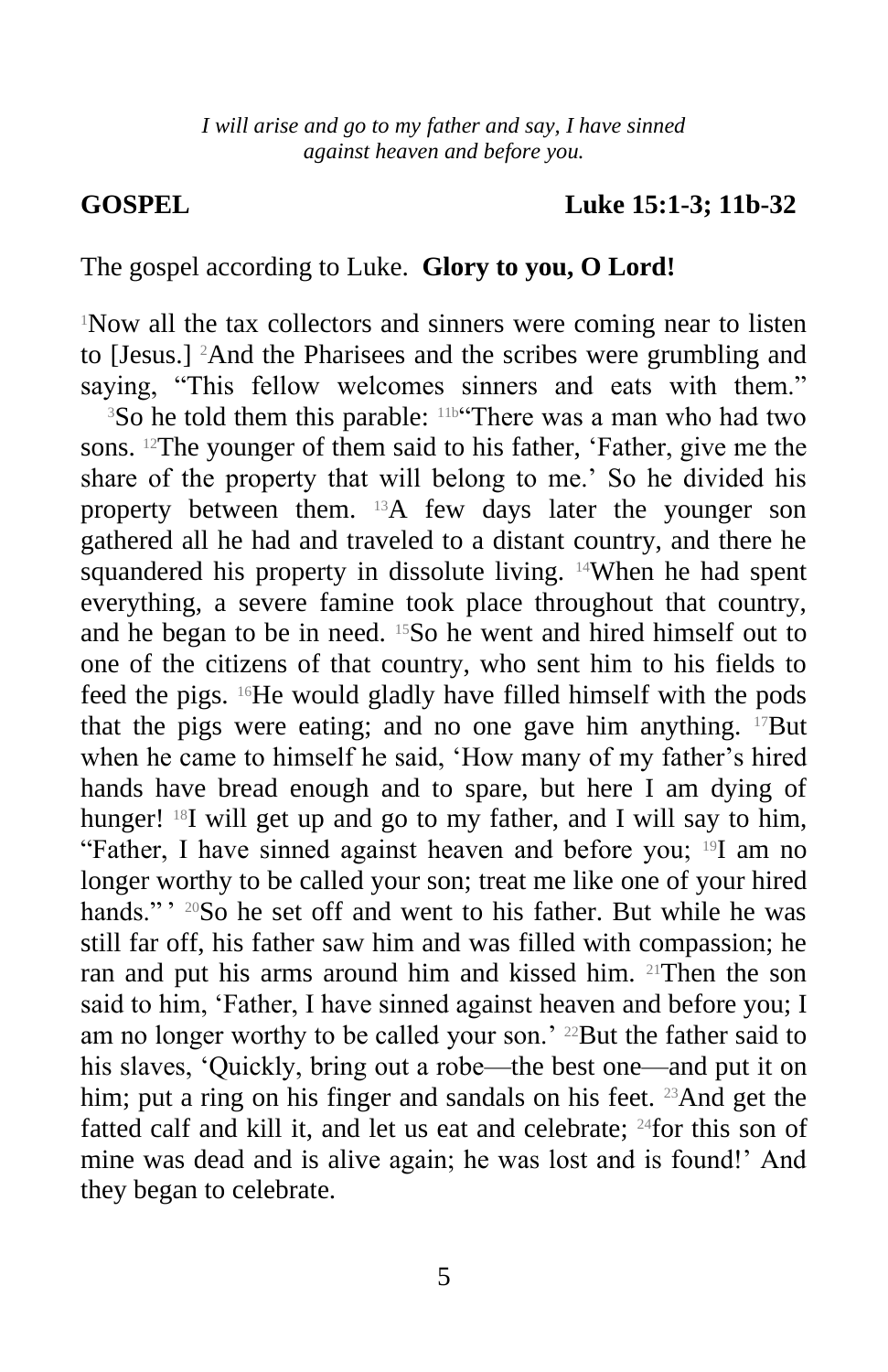<sup>25</sup>"Now his elder son was in the field; and when he came and approached the house, he heard music and dancing. <sup>26</sup>He called one of the slaves and asked what was going on. 27He replied, 'Your brother has come, and your father has killed the fatted calf, because he has got him back safe and sound.' <sup>28</sup>Then he became angry and refused to go in. His father came out and began to plead with him. <sup>29</sup>But he answered his father, 'Listen! For all these years I have been working like a slave for you, and I have never disobeyed your command; yet you have never given me even a young goat so that I might celebrate with my friends. 30But when this son of yours came back, who has devoured your property with prostitutes, you killed the fatted calf for him!' 31Then the father said to him, 'Son, you are always with me, and all that is mine is yours. 32But we had to celebrate and rejoice, because this brother of yours was dead and has come to life; he was lost and has been found."

The Gospel of the Lord. **Praise to you, O Christ!**

*Please be seated.*

#### **SERMON**

#### *Please stand if you are able.*

# **HYMN OF THE DAY** "Softly and Tenderly Jesus is Calling" **ELW 608**

### **THE NICENE CREED**

Let us profess our faith using the words of the Nicene Creed. **We believe in one God, the Father, the Almighty, maker of heaven and earth, of all that is, seen and unseen.**

**We believe in one Lord, Jesus Christ, the only Son of God, eternally begotten of the Father, God from God, Light from Light, true God from true God,**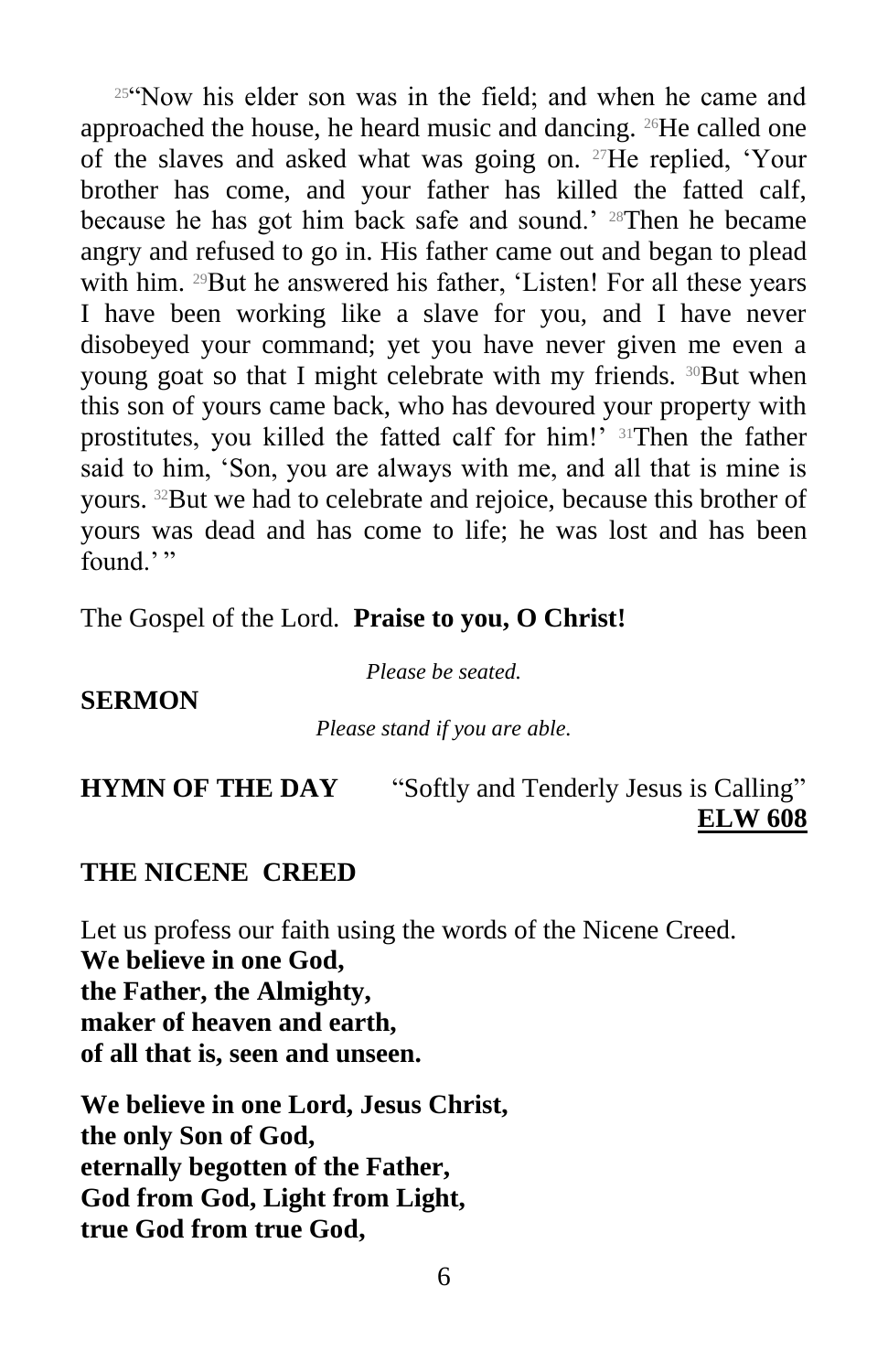**begotten, not made, of one Being with the Father; through him all things were made. For us and for our salvation he came down from heaven, was incarnate of the Holy Spirit and the virgin Mary and became truly human. For our sake he was crucified under Pontius Pilate; he suffered death and was buried. On the third day he rose again in accordance with the scriptures; he ascended into heaven and is seated at the right hand of the Father. He will come again in glory to judge the living and the dead, and his kingdom will have no end.**

**We believe in the Holy Spirit, the Lord, the giver of life, who proceeds from the Father, who with the Father and the Son is worshiped and glorified, who has spoken through the prophets. We believe in one holy catholic and apostolic church. We acknowledge one baptism for the forgiveness of sins. We look for the resurrection of the dead, and the life of the world to come. Amen.**

# **PRAYERS OF INTERCESSION**

Drawn close to the heart of God, we offer these prayers for the church, the world, and all who are in need.

## *A brief silence.*

Jesus formed the disciples in the ways of extravagant mercy and profound welcome. Lead your church to be a community marked by forgiveness, hospitality, and celebration. Send us to transform a world plagued by fear and condemnation. Merciful God, **receive our prayer.**

You make the land to produce a harvest that sustains your entire creation. Equip farmers and farm workers who till the soil. Nourish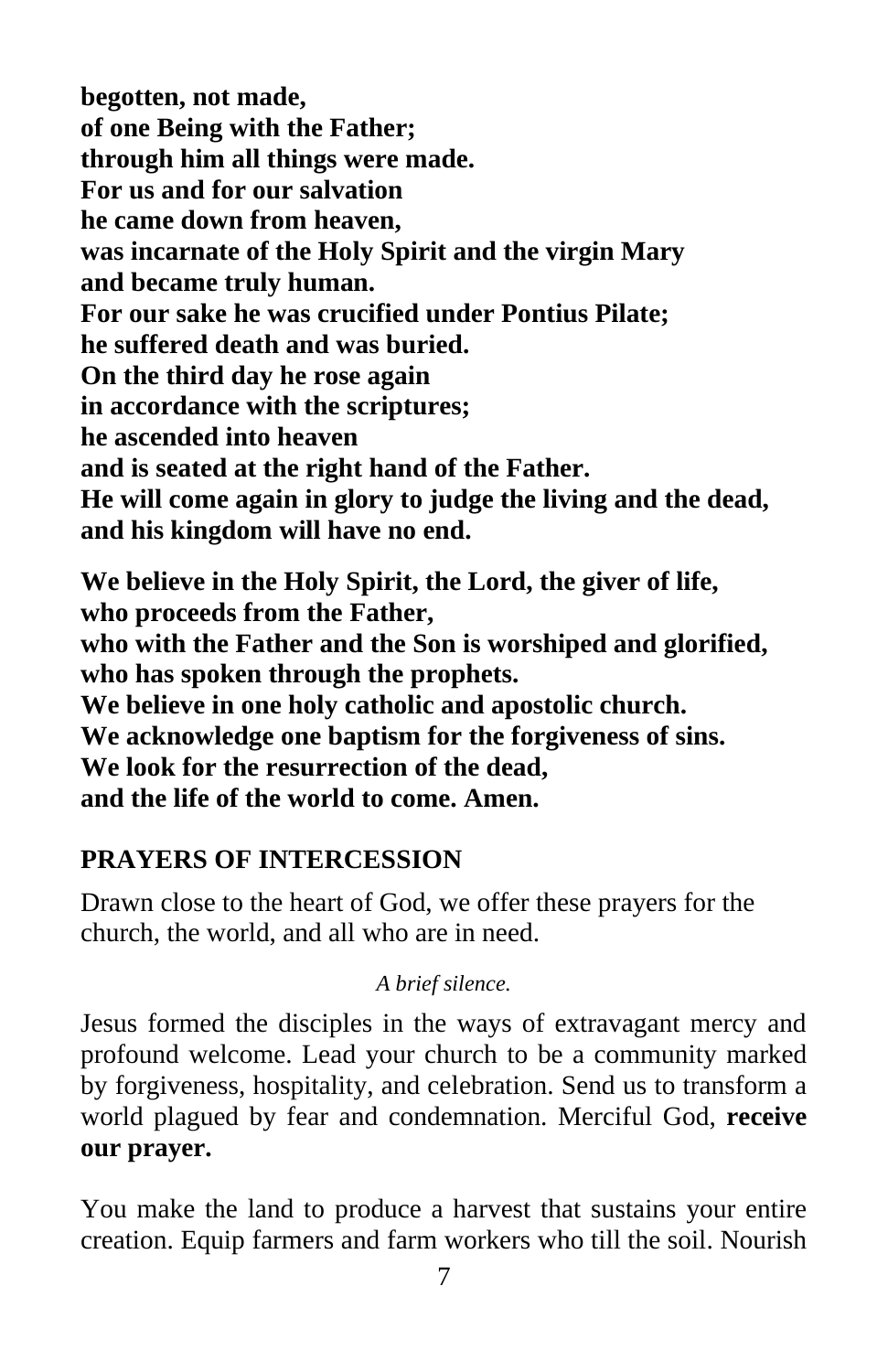the earth with ample rainfall and abundant sunshine. Heal grounds tainted by pollution or misuse. Merciful God, **receive our prayer.**

Countries are divided and leaders often harbor grudges. Reconcile nations that experience conflict. Act quickly to bring an end to war. Anoint peacemakers trained in the art of diplomacy and foster a spirit of collaboration among political rivals. Merciful God, **receive our prayer.**

You call us to support one another in difficult times. Be with the people of Ukraine as their country's sovereignty is threatened. We pray for those who have been injured; we pray for the families of those who have died. We pray for those who have lost homes and places of work. We pray for peace and an end to the aggression. Merciful God, **receive our prayer.**

Your people cry for help in times of distress. Resolve disagreements among family members. Save those experiencing financial hardship. Hear our prayers for those who are sick or grieving (*especially*). Console us with the promise that everything can become new. Merciful God, **receive our prayer.**

Your love comes to us when a table is set and a feast is prepared. Bless the feeding ministries of this congregation especially Some Other Place and First Presbyterian Food Ministry. Bring an end to hunger in our community and around the world. Merciful God, **receive our prayer.**

The one who was dead is alive again. We give thanks for those who have died, confident that steadfast love surrounds them. Shelter them in your love until we are gathered at your heavenly banquet. Merciful God, **receive our prayer.**

Accept the prayers we bring, O God, on behalf of a world in need, for the sake of Jesus Christ. **Amen.**

*Please be seated.*

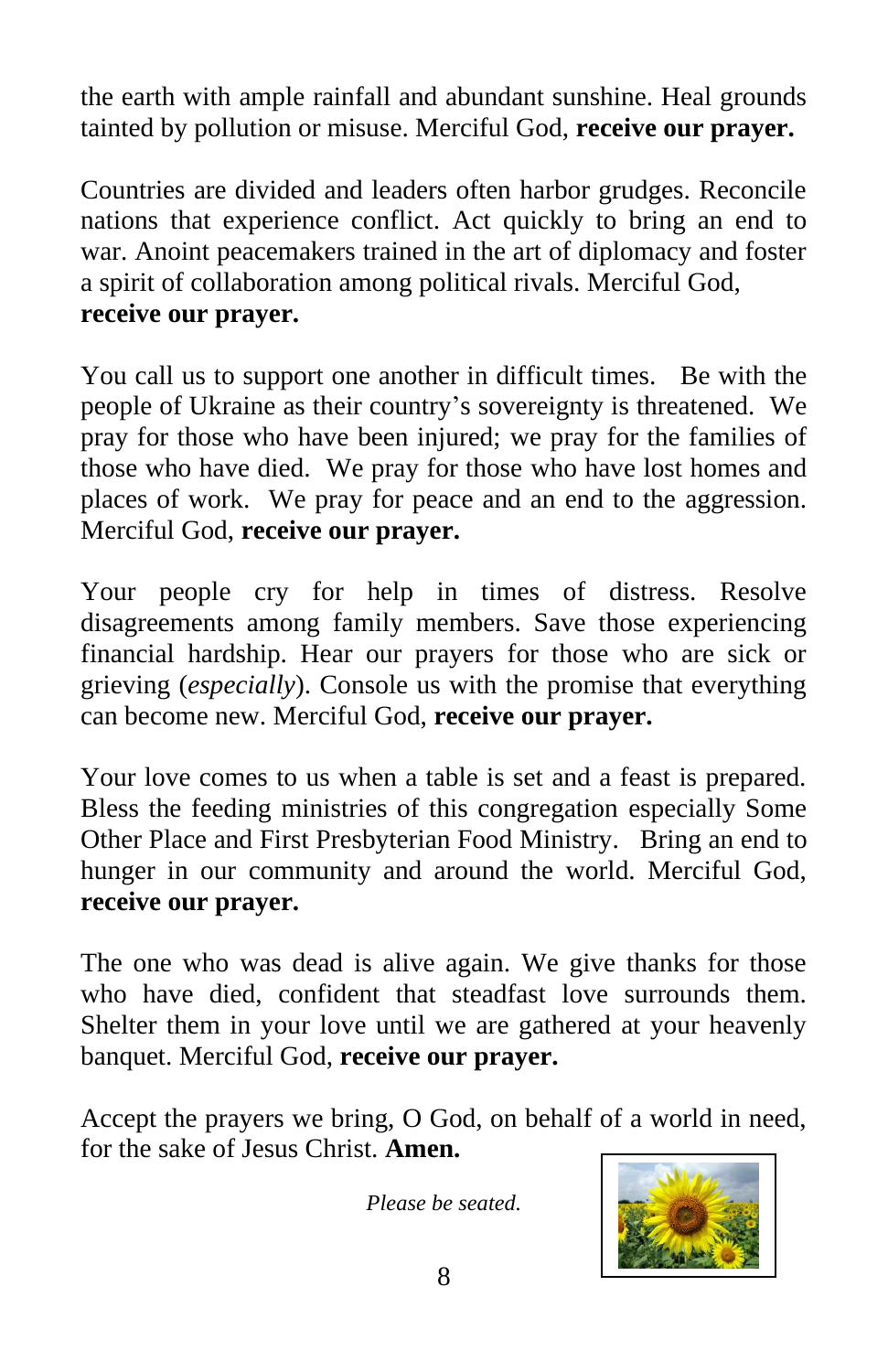# **SHARING THE PEACE**

The peace of the Lord be with you always. **And also with you.**

*Please be seated.*

# **RECEIVING OUR OFFERINGS**

**ANTHEM** "Steal Away" arr. Malcolm Archer

**OFFERING PRAYER** *Those who are able shall stand.*

Let us pray. Extravagant God, you have blessed us with the fullness of creation. **Now we gather at your feast where you offer us the food that satisfies. Take and use what we offer here, come among us, and feed us with the body and blood of Christ, in whose name we pray. Amen.**

# **THE GREAT THANKSGIVING**

The Lord be with you. **And also with you.**

Lift up your hearts. **We lift them to the Lord.**

Let us give thanks to the Lord our God. **It is right to give our thanks and praise.**

It is indeed right, our duty and our joy, that we should at all times and in all places give thanks and praise to you, almighty and merciful God, through our Savior Jesus Christ. You call your people to cleanse their hearts and prepare with joy for the paschal feast, that renewed in the gift of baptism, we may come to the fullness of your grace. And so, with all the choirs of angels, with the church on earth and the hosts of heaven, we praise your name and join their unending hymn:

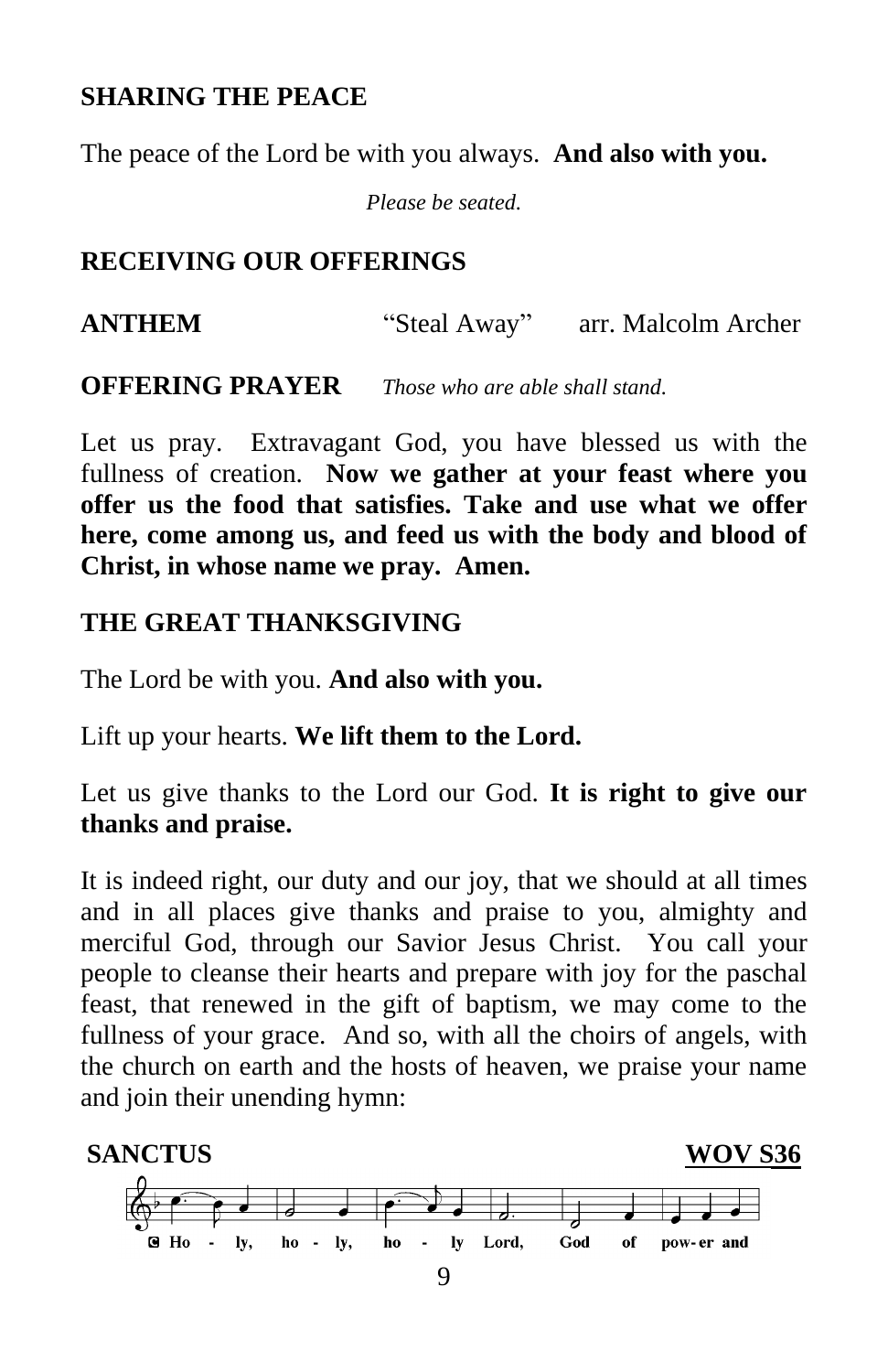

Holy, mighty, and merciful Lord, heaven and earth are full of your glory. In great love you sent to us Jesus, your Son, who reached out to heal the sick and suffering, who preached good news to the poor, and who, on the cross, opened his arms to all.

In the night in which he was betrayed, our Lord Jesus took bread, and gave thanks; broke it, and gave it to his disciples, saying: Take and eat; this is my body, given for you. Do this for the remembrance of me.

Again, after supper, he took the cup, gave thanks, and gave it for all to drink, saying: This cup is the new covenant in my blood, shed for you and for all people for the forgiveness of sin. Do this for the remembrance of me.

With this bread and cup we remember our Lord's passover from death to life as we proclaim the mystery of faith: **Christ has died. Christ is risen. Christ will come again.**

O God of resurrection and new life: pour out your Holy Spirit on us and on these gifts of bread and wine. Raise us up as the body of Christ for the world. Send us forth, burning with justice, peace, and love. With your holy ones of all times and places, with the earth and all its creatures, with sun and moon and stars, we praise you, O God, blessed and holy Trinity, now and forever. **Amen.**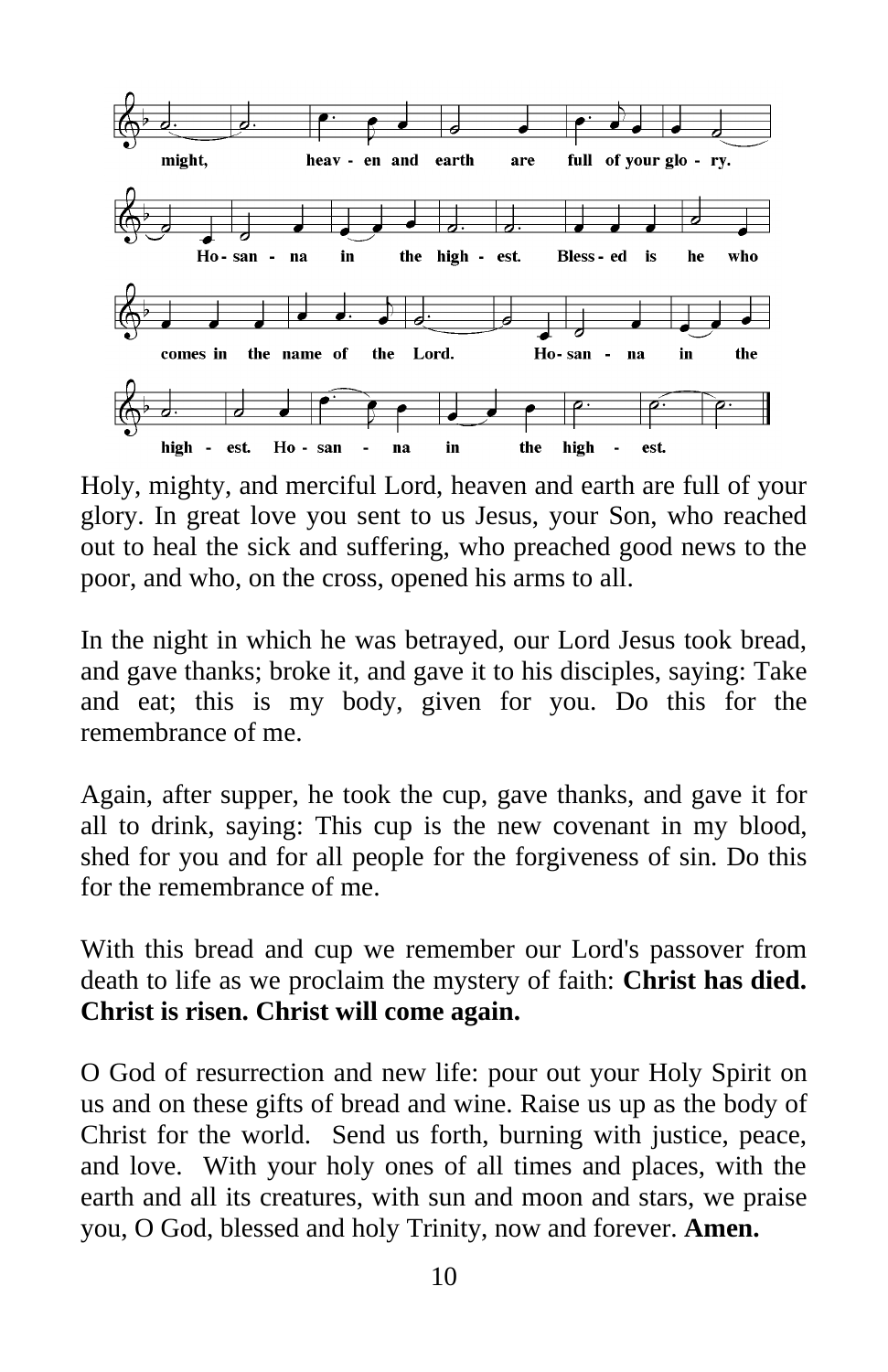# **THE LORD'S PRAYER**

Lord, remember us in your kingdom and teach us to pray.

**Our Father, who art in heaven, hallowed be thy name, thy kingdom come, thy will be done, on earth as it is in heaven.**

**Give us this day our daily bread; and forgive us our trespasses, as we forgive those who trespass against us; and lead us not into temptation, but deliver us from evil.**

**For thine is the kingdom, and the power, and the glory, forever and ever. Amen.**

# **INVITATION TO COMMUNION**

Here is food and drink for the journey. Take and be filled.



#### *Please be seated.*

# **MUSIC DURING THE DISTRIBUTION**

"Thy Holy Wings" - Carolina Sandell Berg

*Please stand*